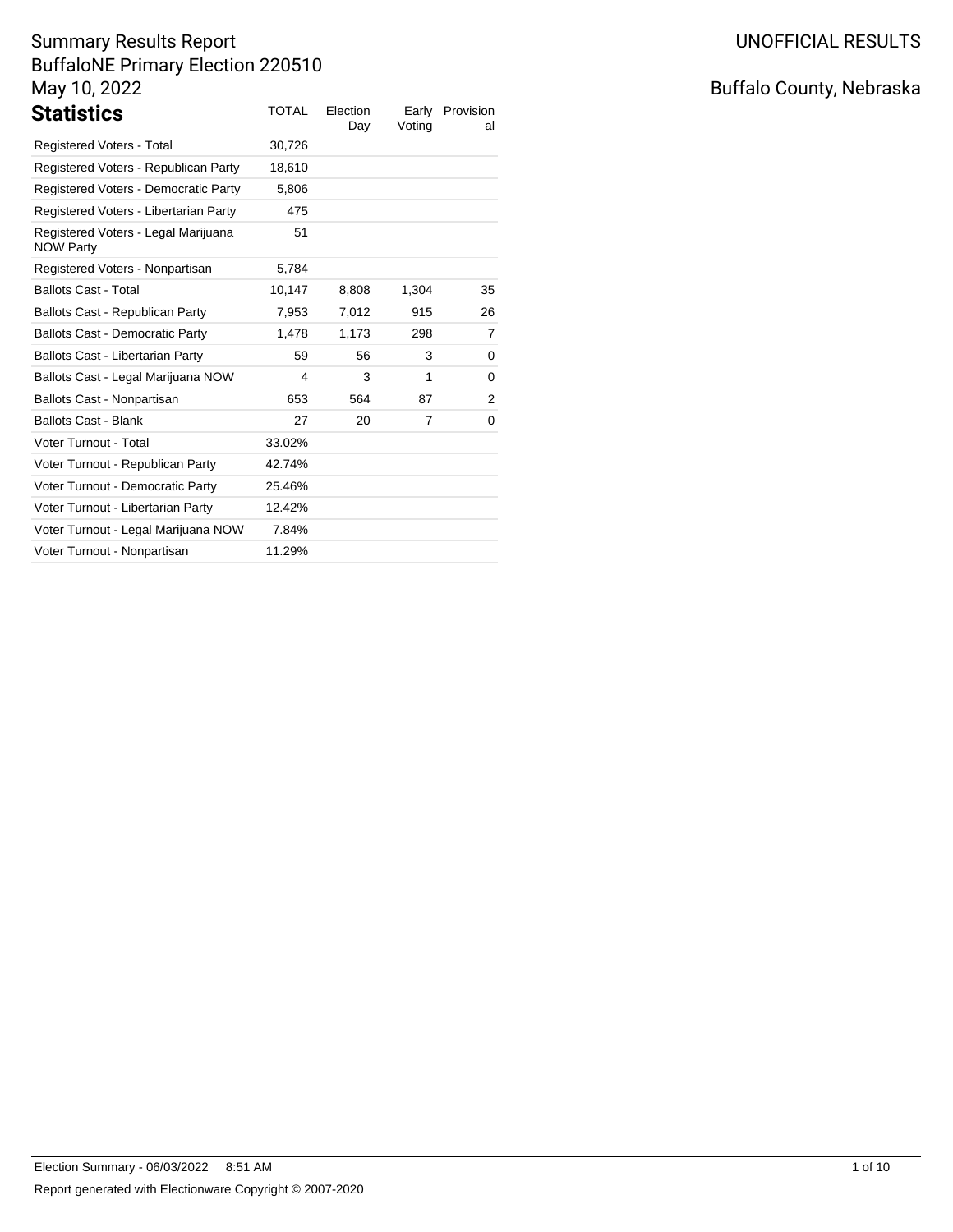# Buffalo County, Nebraska

### **Rep Congress Dist. 3**

| Vote For 1 |
|------------|
|------------|

|                       | TOTAL | VOTE %  | Election<br>Day | Early<br>Voting | Provision<br>a |
|-----------------------|-------|---------|-----------------|-----------------|----------------|
| Adrian Smith          | 6.147 | 79.75%  | 5,428           | 703             | 16             |
| Mike Calhoun          | 1.545 | 20.04%  | 1,348           | 189             | 8              |
| Write-In Totals       | 16    | 0.21%   | 11              | 5               | 0              |
| Total Votes Cast      | 7.708 | 100.00% | 6,787           | 897             | 24             |
| Overvotes             | 7     |         |                 | 0               | 0              |
| <b>Undervotes</b>     | 386   |         | 329             | 55              | 2              |
| <b>Contest Totals</b> | 8.101 |         | 7.123           | 952             | 26             |

#### **Rep Governor**

Vote For 1

|                         | TOTAL | VOTE %  | Election<br>Day | Early<br>Voting | Provision<br>al |
|-------------------------|-------|---------|-----------------|-----------------|-----------------|
| <b>Michael Connely</b>  | 52    | 0.66%   | 44              | 8               | 0               |
| <b>Brett Lindstrom</b>  | 1,455 | 18.53%  | 1,251           | 200             | 4               |
| Donna Nicole Carpenter  | 47    | 0.60%   | 32              | 15              | 0               |
| Lela McNinch            | 20    | 0.25%   | 19              | 1               | $\mathbf 0$     |
| Theresa Thibodeau       | 617   | 7.86%   | 541             | 74              | 2               |
| Jim Pillen              | 2,831 | 36.05%  | 2,505           | 320             | 6               |
| <b>Troy Wentz</b>       | 15    | 0.19%   | 11              | 4               | 0               |
| Charles W. Herbster     | 2,613 | 33.27%  | 2,353           | 248             | 12              |
| <b>Breland Ridenour</b> | 195   | 2.48%   | 173             | 20              | 2               |
| <b>Write-In Totals</b>  | 8     | 0.10%   | 5               | 3               | $\mathbf 0$     |
| <b>Total Votes Cast</b> | 7,853 | 100.00% | 6,934           | 893             | 26              |
| Overvotes               | 15    |         | 15              | 0               | 0               |
| Undervotes              | 85    |         | 63              | 22              | 0               |
| <b>Contest Totals</b>   | 7,953 |         | 7,012           | 915             | 26              |
|                         |       |         |                 |                 |                 |

#### **Rep Sec. of State** Vote For 1

| <b>Bob Evnen</b>        | TOTAL<br>2,278 | VOTE %<br>34.77% | Election<br>Day<br>1,968 | Early<br>Voting<br>308 | Provision<br>al<br>$\overline{2}$ |
|-------------------------|----------------|------------------|--------------------------|------------------------|-----------------------------------|
|                         |                |                  |                          |                        |                                   |
| <b>Rex Schroder</b>     | 1,297          | 19.80%           | 1,132                    | 160                    | 5                                 |
| Robert J. Borer         | 2,960          | 45.18%           | 2,663                    | 286                    | 11                                |
| <b>Write-In Totals</b>  | 16             | 0.24%            | 13                       | 3                      | 0                                 |
| <b>Total Votes Cast</b> | 6,551          | 100.00%          | 5,776                    | 757                    | 18                                |
| Overvotes               | 13             |                  | 13                       | 0                      | 0                                 |
| Undervotes              | 1,389          |                  | 1,223                    | 158                    | 8                                 |
| <b>Contest Totals</b>   | 7,953          |                  | 7,012                    | 915                    | 26                                |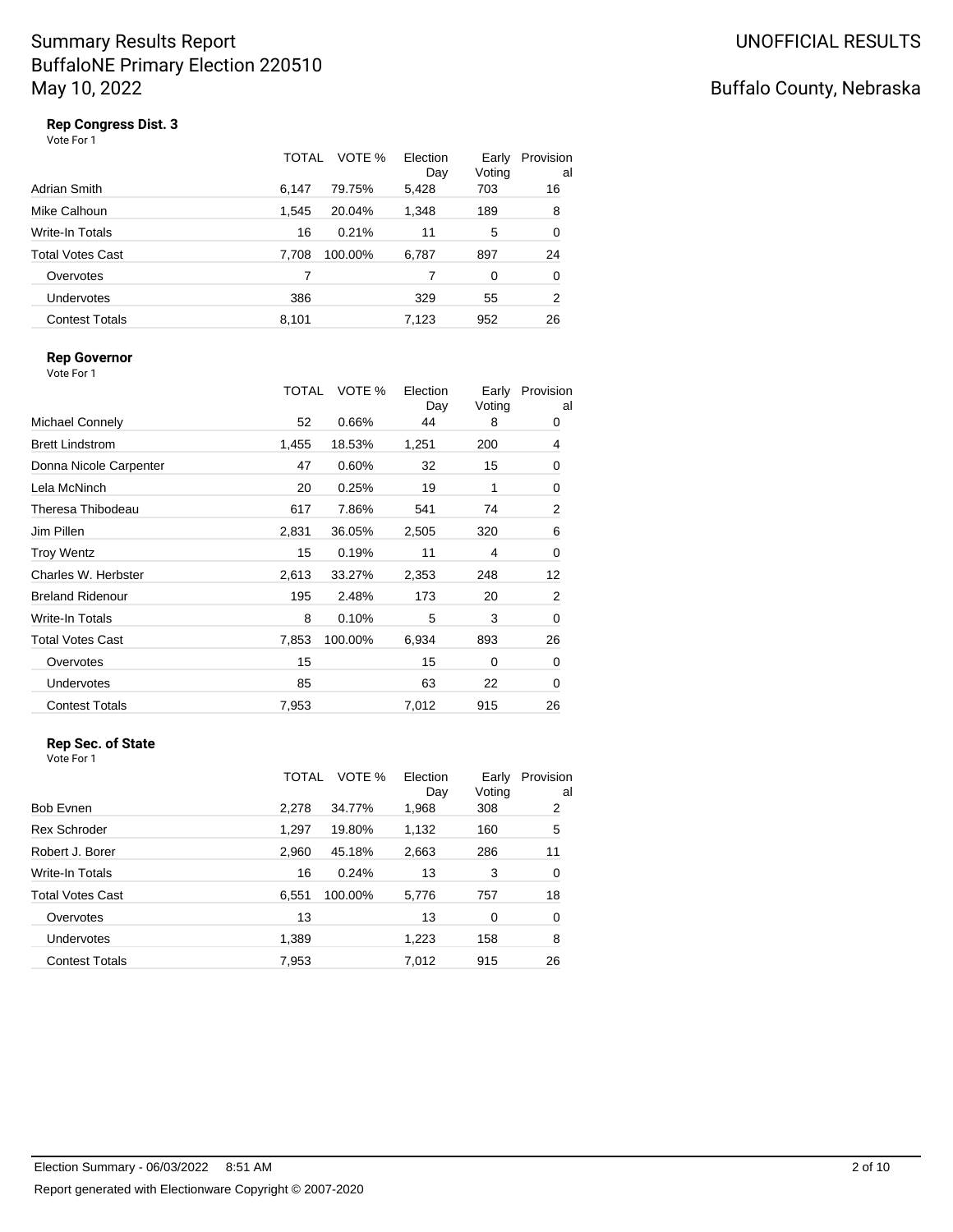## Buffalo County, Nebraska

### **Rep State Treasurer**

Vote For 1

|                       | TOTAL | VOTE %  | Election<br>Day | Early<br>Voting | Provision<br>al |
|-----------------------|-------|---------|-----------------|-----------------|-----------------|
| John Murante          | 3.943 | 63.45%  | 3,399           | 536             | 8               |
| Paul Anderson         | 2,255 | 36.29%  | 2,037           | 211             | 7               |
| Write-In Totals       | 16    | 0.26%   | 16              | 0               | 0               |
| Total Votes Cast      | 6.214 | 100.00% | 5,452           | 747             | 15              |
| Overvotes             | 2     |         | 1               |                 | 0               |
| <b>Undervotes</b>     | 1,737 |         | 1,559           | 167             | 11              |
| <b>Contest Totals</b> | 7,953 |         | 7.012           | 915             | 26              |

#### **Rep Attorney General**

| Vote For 1              |              |         |                 |                 |                 |
|-------------------------|--------------|---------|-----------------|-----------------|-----------------|
|                         | <b>TOTAL</b> | VOTE %  | Election<br>Day | Early<br>Voting | Provision<br>al |
| Jennifer Hicks          | 1,946        | 30.76%  | 1,736           | 205             | 5               |
| Mike Hilgers            | 4.371        | 69.10%  | 3,820           | 536             | 15              |
| Write-In Totals         | 9            | 0.14%   | 9               | 0               | 0               |
| <b>Total Votes Cast</b> | 6,326        | 100.00% | 5,565           | 741             | 20              |
| Overvotes               | 2            |         | 2               | 0               | 0               |
| <b>Undervotes</b>       | 1,625        |         | 1,445           | 174             | 6               |
| <b>Contest Totals</b>   | 7,953        |         | 7.012           | 915             | 26              |

#### **Rep State Auditor**

Vote For 1

|                         | TOTAL | VOTE %  | Election<br>Day | Early<br>Voting | Provision<br>a |
|-------------------------|-------|---------|-----------------|-----------------|----------------|
| Mike Foley              | 4.930 | 76.35%  | 4,390           | 530             | 10             |
| Larry Anderson          | 1,509 | 23.37%  | 1,284           | 218             | 7              |
| <b>Write-In Totals</b>  | 18    | 0.28%   | 16              | 2               | 0              |
| <b>Total Votes Cast</b> | 6,457 | 100.00% | 5,690           | 750             | 17             |
| Overvotes               | 3     |         | 2               | 1               | 0              |
| Undervotes              | 1,493 |         | 1,320           | 164             | 9              |
| <b>Contest Totals</b>   | 7,953 |         | 7,012           | 915             | 26             |

#### **Rep Public Service Comm.** Vote For 1

|                         | TOTAL | VOTE %  | Election<br>Day | Early<br>Voting | Provision<br>al |
|-------------------------|-------|---------|-----------------|-----------------|-----------------|
| Kevin Stocker           | 2,557 | 45.56%  | 2,266           | 284             | 7               |
| Mary Ridder             | 2,059 | 36.69%  | 1,770           | 283             | 6               |
| Dakota Delka            | 979   | 17.44%  | 880             | 98              | 1               |
| Write-In Totals         | 17    | 0.30%   | 16              | 1               | 0               |
| <b>Total Votes Cast</b> | 5.612 | 100.00% | 4,932           | 666             | 14              |
| Overvotes               | 14    |         | 14              | 0               | 0               |
| Undervotes              | 2,327 |         | 2,066           | 249             | 12              |
| <b>Contest Totals</b>   | 7,953 |         | 7.012           | 915             | 26              |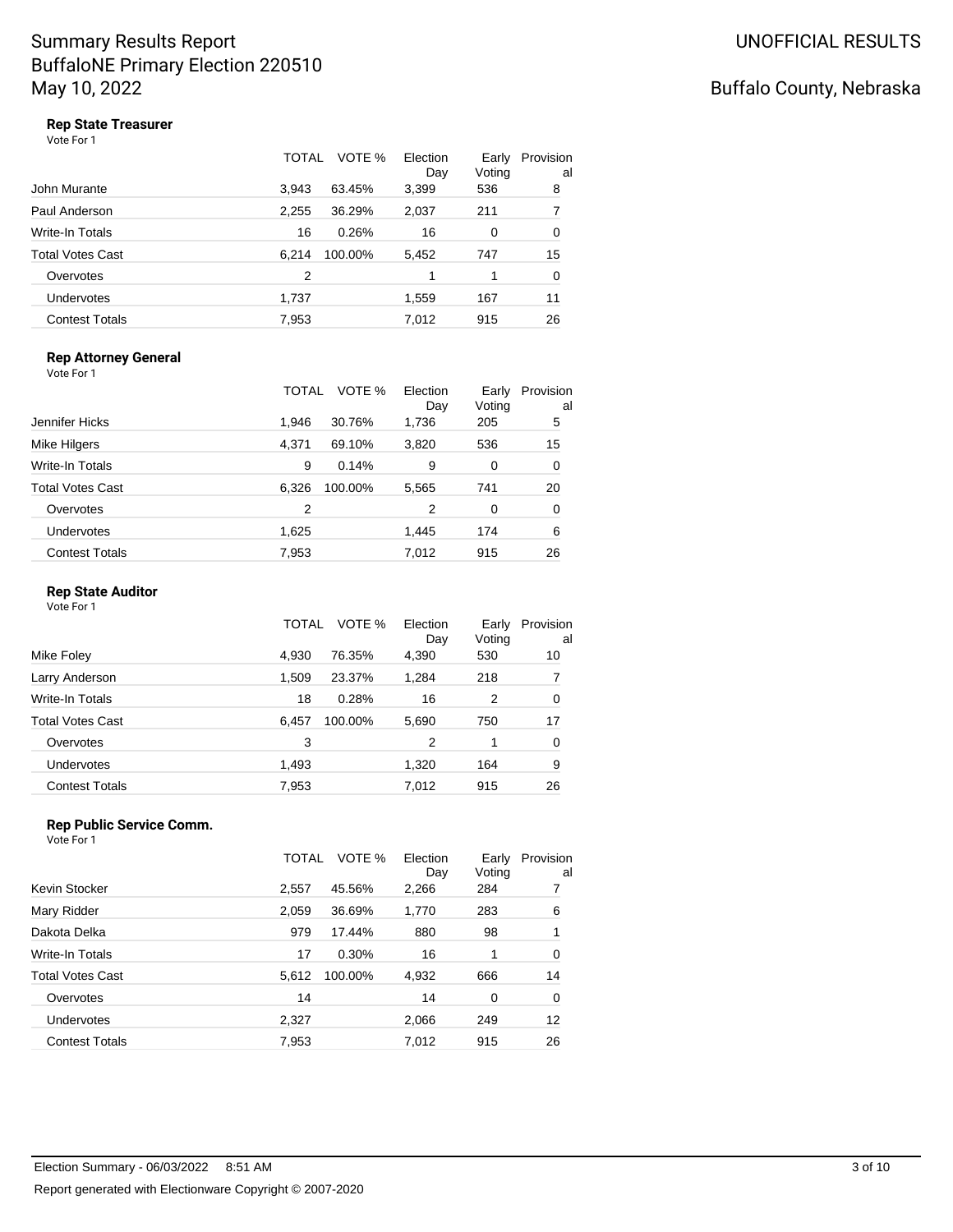## Buffalo County, Nebraska

#### **Rep County Board of Commissioners Dist. 1** Vote For 1

|                         | TOTAL | VOTE %  | Election<br>Day | Early<br>Voting | Provision<br>al |
|-------------------------|-------|---------|-----------------|-----------------|-----------------|
| Ivan H. Klein           | 484   | 62.29%  | 425             | 57              | 2               |
| Steve Faber             | 292   | 37.58%  | 261             | 31              | 0               |
| <b>Write-In Totals</b>  | 1     | 0.13%   |                 | 0               | 0               |
| <b>Total Votes Cast</b> | 777   | 100.00% | 687             | 88              | 2               |
| Overvotes               | 0     |         | 0               | 0               | 0               |
| <b>Undervotes</b>       | 93    |         | 75              | 17              |                 |
| <b>Contest Totals</b>   | 870   |         | 762             | 105             | 3               |

#### **Rep County Board of Commissioners Dist. 5**

| Vote For 1              |       |         |                 |                 |                 |
|-------------------------|-------|---------|-----------------|-----------------|-----------------|
|                         | TOTAL | VOTE %  | Election<br>Day | Early<br>Voting | Provision<br>al |
| <b>Sherry Morrow</b>    | 644   | 61.33%  | 538             | 104             | 2               |
| Shane Hatcher           | 406   | 38.67%  | 358             | 47              |                 |
| <b>Write-In Totals</b>  | 0     | 0.00%   | 0               | 0               | 0               |
| <b>Total Votes Cast</b> | 1,050 | 100.00% | 896             | 151             | 3               |
| Overvotes               | 0     |         | 0               | $\Omega$        | 0               |
| <b>Undervotes</b>       | 98    |         | 86              | 11              |                 |
| <b>Contest Totals</b>   | 1,148 |         | 982             | 162             | 4               |

#### **Rep County Assessor**

Vote For 1

| Voting<br>Day                                               | al |
|-------------------------------------------------------------|----|
| Nora Borer<br>2.862<br>40.23%<br>351<br>2,502               | 9  |
| Roy Meusch<br>4.240<br>3,759<br>59.60%<br>468               | 13 |
| Write-In Totals<br>12<br>0.17%<br>11                        | 0  |
| <b>Total Votes Cast</b><br>100.00%<br>6,272<br>820<br>7.114 | 22 |
| 15<br>14<br>Overvotes<br>1                                  | 0  |
| 824<br>726<br>Undervotes<br>94                              | 4  |
| <b>Contest Totals</b><br>7,953<br>7,012<br>915              | 26 |

#### **Dem Congress Dist. 3** Vote For 1

|                         | TOTAL | VOTE %  | Election<br>Day | Early<br>Voting | Provision<br>al |
|-------------------------|-------|---------|-----------------|-----------------|-----------------|
| David J. Else           | 651   | 54.43%  | 518             | 131             | 2               |
| Daniel M. Wik           | 533   | 44.57%  | 420             | 110             | 3               |
| Write-In Totals         | 12    | 1.00%   | 11              |                 | 0               |
| <b>Total Votes Cast</b> | 1,196 | 100.00% | 949             | 242             | 5               |
| Overvotes               | 1     |         | 1               | 0               | 0               |
| <b>Undervotes</b>       | 327   |         | 251             | 73              | 3               |
| <b>Contest Totals</b>   | 1,524 |         | 1,201           | 315             | 8               |
|                         |       |         |                 |                 |                 |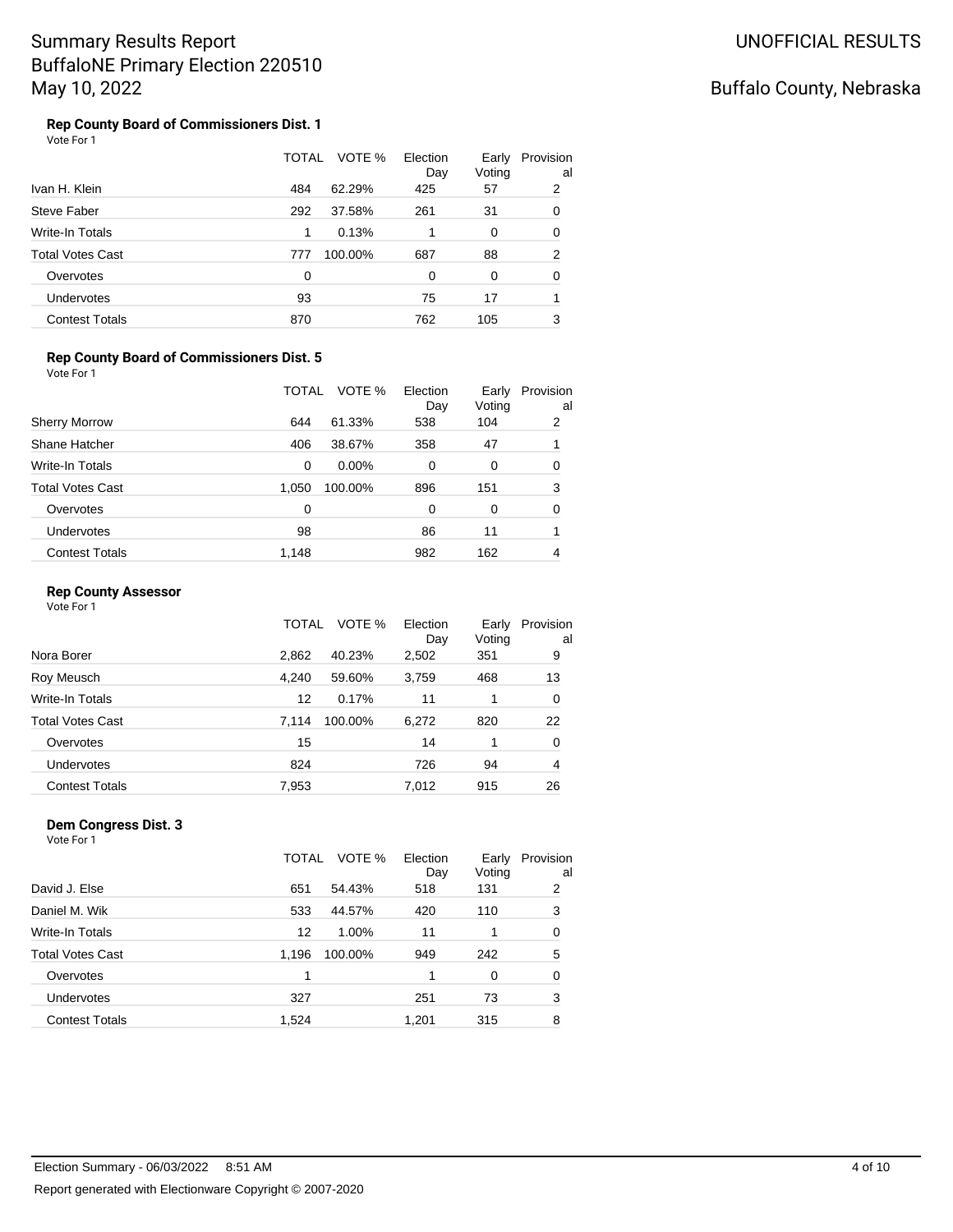## Buffalo County, Nebraska

#### **Dem Governor** Vote For 1

|                         | TOTAL | VOTE %  | Election<br>Day | Early<br>Voting | Provision<br>al |
|-------------------------|-------|---------|-----------------|-----------------|-----------------|
| Carol Blood             | 1.202 | 85.49%  | 933             | 261             | 8               |
| Roy A. Harris           | 172   | 12.23%  | 141             | 31              | 0               |
| <b>Write-In Totals</b>  | 32    | 2.28%   | 31              |                 | 0               |
| <b>Total Votes Cast</b> | 1.406 | 100.00% | 1,105           | 293             | 8               |
| Overvotes               | 2     |         | 2               | 0               | 0               |
| <b>Undervotes</b>       | 116   |         | 94              | 22              | 0               |
| <b>Contest Totals</b>   | 1.524 |         | 1.201           | 315             | 8               |

#### **Dem Sec. of State** Vote For 1

|                         | VOTE %<br>TOTAL | Election<br>Day | Early<br>Voting | Provision<br>al |
|-------------------------|-----------------|-----------------|-----------------|-----------------|
| <b>Write-In Totals</b>  | 64<br>100.00%   | 51              | 12              |                 |
| <b>Total Votes Cast</b> | 100.00%<br>64   | 51              | 12              |                 |
| Overvotes               | 0               | 0               | 0               | 0               |
| Undervotes              | 1,460           | 1,150           | 303             |                 |
| <b>Contest Totals</b>   | 1,524           | 1.201           | 315             | 8               |

### **Dem State Treasurer**

| Vote For 1 |  |  |
|------------|--|--|
|------------|--|--|

|                         | TOTAL | VOTE %<br>Election<br>Day | Early<br>Voting | Provision<br>al |
|-------------------------|-------|---------------------------|-----------------|-----------------|
| <b>Write-In Totals</b>  | 51    | 43<br>100.00%             | 8               |                 |
| <b>Total Votes Cast</b> | 51    | 100.00%<br>43             | 8               | 0               |
| Overvotes               | 0     | ი                         | 0               |                 |
| Undervotes              | 1,473 | 1,158                     | 307             | 8               |
| <b>Contest Totals</b>   | 1.524 | 1.201                     | 315             | 8               |

### **Dem Attorney General**

Vote For 1

|                         | TOTAL | VOTE %  | Election<br>Day | Early<br>Voting | Provision<br>al |
|-------------------------|-------|---------|-----------------|-----------------|-----------------|
| <b>Write-In Totals</b>  | 60    | 100.00% | 49              | 10              |                 |
| <b>Total Votes Cast</b> | 60    | 100.00% | 49              | 10              |                 |
| Overvotes               | 0     |         | 0               | 0               | 0               |
| Undervotes              | 1,464 |         | 1,152           | 305             |                 |
| <b>Contest Totals</b>   | 1,524 |         | 1.201           | 315             | 8               |

### **Dem State Auditor**

| Vote For 1 |  |
|------------|--|
|            |  |

|                         | VOTE %<br>TOTAL | Election<br>Day | Early<br>Voting | Provision<br>al |
|-------------------------|-----------------|-----------------|-----------------|-----------------|
| <b>Write-In Totals</b>  | 100.00%<br>44   | 36              |                 |                 |
| <b>Total Votes Cast</b> | 100.00%<br>44   | 36              |                 |                 |
| Overvotes               | 0               | 0               | 0               |                 |
| <b>Undervotes</b>       | 1,480           | 1,165           | 308             |                 |
| <b>Contest Totals</b>   | 1,524           | 1.201           | 315             | 8               |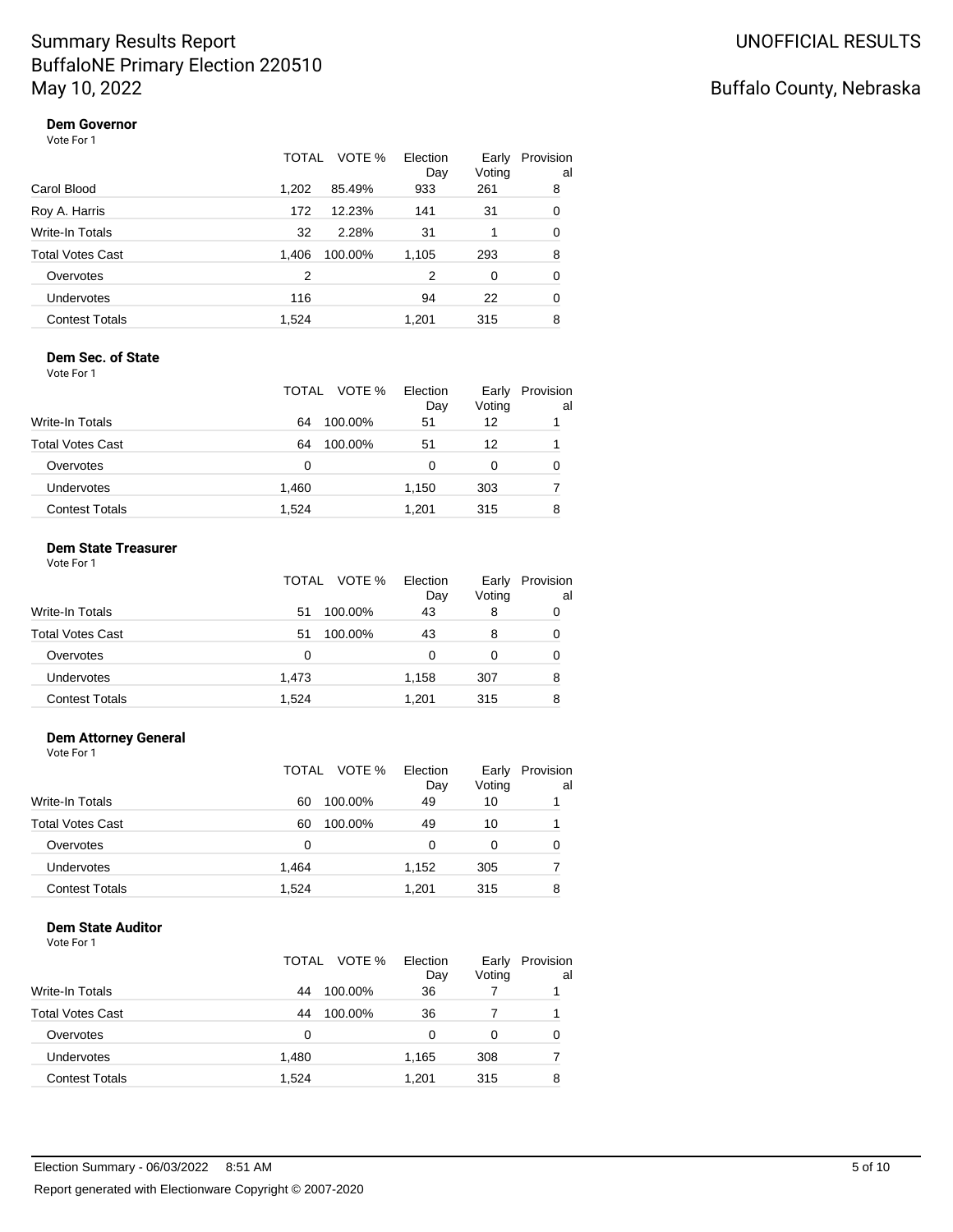# Buffalo County, Nebraska

#### **Dem Public Service Comm.** Vote For 1

|                         | TOTAL | VOTE %  | Election<br>Day | Early<br>Voting | Provision<br>al |
|-------------------------|-------|---------|-----------------|-----------------|-----------------|
| <b>Write-In Totals</b>  | 44    | 100.00% | 36              | 8               | 0               |
| <b>Total Votes Cast</b> | 44    | 100.00% | 36              | 8               | 0               |
| Overvotes               | 0     |         | 0               | 0               | 0               |
| Undervotes              | 1,480 |         | 1,165           | 307             | 8               |
| <b>Contest Totals</b>   | 1,524 |         | 1.201           | 315             | 8               |

### **Lib Congress Dist. 3**

|                         | TOTAL VOTE % Election | Day | Early<br>Voting | Provision<br>al |
|-------------------------|-----------------------|-----|-----------------|-----------------|
| <b>Write-In Totals</b>  | 100.00%<br>11         | 9   |                 |                 |
| <b>Total Votes Cast</b> | 100.00%<br>11         | 9   |                 |                 |
| Overvotes               | 0                     |     | 0               |                 |
| Undervotes              | 54                    | 51  | 3               |                 |
| <b>Contest Totals</b>   | 65                    | 60  | 5               |                 |

### **Lib Governor**

|  | Vote For 1 |  |
|--|------------|--|
|--|------------|--|

|                         | VOTE %<br>TOTAL | Election<br>Day | Early<br>Voting | Provision<br>al |
|-------------------------|-----------------|-----------------|-----------------|-----------------|
| Scott Zimmerman         | 36<br>69.23%    | 33              | 3               | 0               |
| <b>Write-In Totals</b>  | 30.77%<br>16    | 14              | 2               | 0               |
| <b>Total Votes Cast</b> | 100.00%<br>52   | 47              | 5               | 0               |
| Overvotes               | 0               | 0               | 0               | 0               |
| <b>Undervotes</b>       | 13              | 13              |                 | 0               |
| <b>Contest Totals</b>   | 65              | 60              | 5               |                 |

#### **Lib Sec. of State**

Vote For 1

|                         | TOTAL VOTE % | Election<br>Day | Early<br>Voting | Provision<br>al |
|-------------------------|--------------|-----------------|-----------------|-----------------|
| <b>Write-In Totals</b>  | 100.00%<br>9 | 8               |                 |                 |
| <b>Total Votes Cast</b> | 100.00%<br>9 | 8               |                 | 0               |
| Overvotes               | 0            |                 |                 |                 |
| Undervotes              | 56           | 52              | 4               | 0               |
| <b>Contest Totals</b>   | 65           | 60              | 5               |                 |

#### **Lib State Treasurer**

| Vote For 1 |  |
|------------|--|
|------------|--|

|                         | TOTAL | VOTE %   | Election<br>Day | Early<br>Voting | Provision<br>al |
|-------------------------|-------|----------|-----------------|-----------------|-----------------|
| Katrina Tomsen          | 44    | 100.00%  | 40              | 4               | 0               |
| <b>Write-In Totals</b>  | 0     | $0.00\%$ | 0               | 0               | 0               |
| <b>Total Votes Cast</b> | 44    | 100.00%  | 40              | 4               | 0               |
| Overvotes               | 0     |          | 0               | 0               | 0               |
| <b>Undervotes</b>       | 21    |          | 20              |                 | 0               |
| <b>Contest Totals</b>   | 65    |          | 60              | 5               |                 |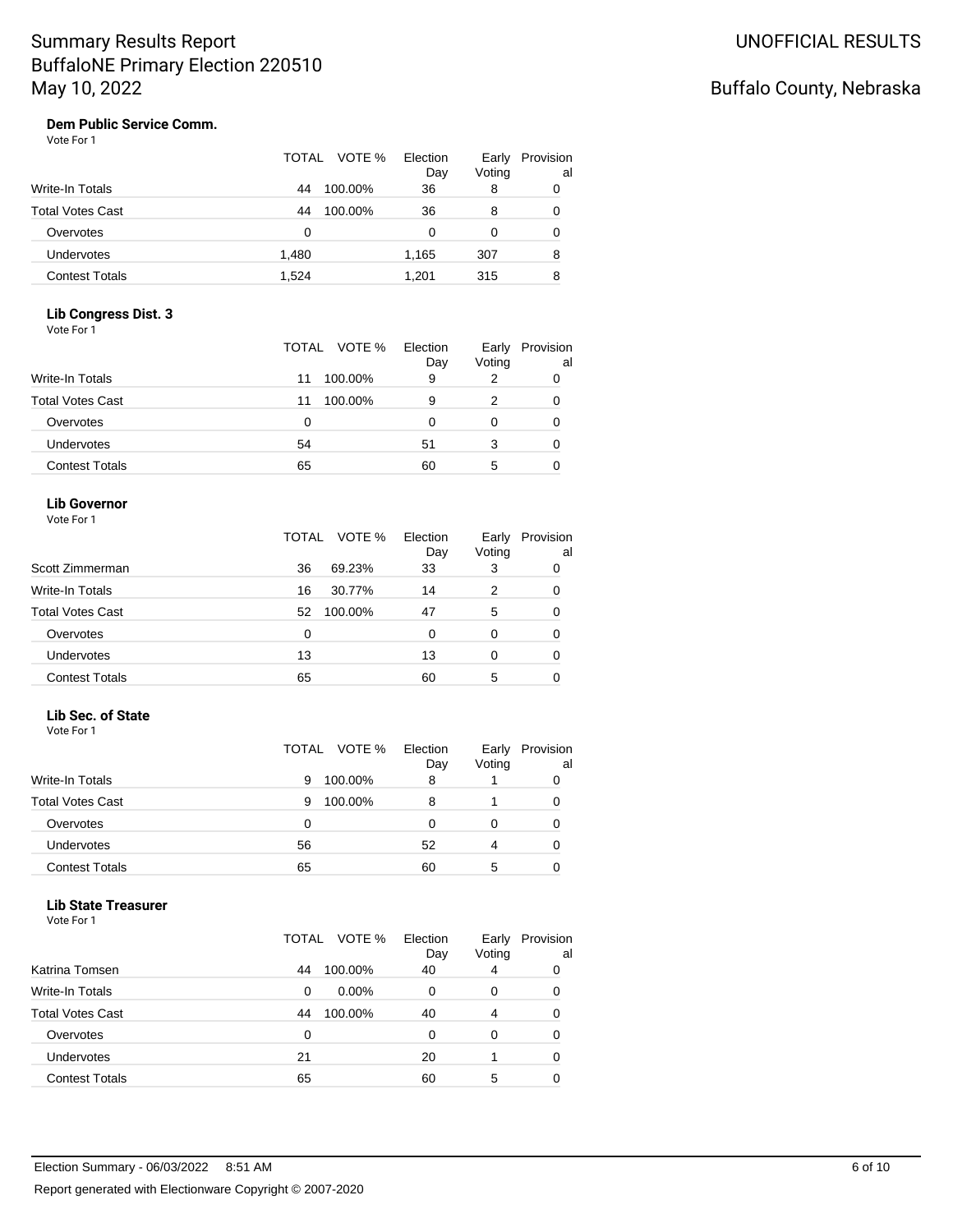## Buffalo County, Nebraska

# **Lib Attorney General**

| Vote For 1 |  |
|------------|--|
|------------|--|

|                       | TOTAL VOTE % | Election<br>Day | Early<br>Voting | Provision<br>al |
|-----------------------|--------------|-----------------|-----------------|-----------------|
| Write-In Totals       | 100.00%<br>8 | 6               |                 |                 |
| Total Votes Cast      | 100.00%<br>8 | 6               |                 |                 |
| Overvotes             | 0            |                 | 0               |                 |
| <b>Undervotes</b>     | 57           | 54              | 3               |                 |
| <b>Contest Totals</b> | 65           | 60              | 5               |                 |

#### **Lib State Auditor**

Vote For 1

|                         | TOTAL<br>VOTE % | Election<br>Day | Early<br>Voting | Provision<br>al |
|-------------------------|-----------------|-----------------|-----------------|-----------------|
| Gene Siadek             | 95.56%<br>43    | 39              | 4               | 0               |
| <b>Write-In Totals</b>  | 4.44%<br>2      | 2               | 0               | 0               |
| <b>Total Votes Cast</b> | 100.00%<br>45   | 41              | 4               | 0               |
| Overvotes               | 0               | 0               | 0               | O               |
| Undervotes              | 20              | 19              |                 | 0               |
| <b>Contest Totals</b>   | 65              | 60              | 5               |                 |

### **Lib Public Service Comm.**

| Vote For 1 |  |  |
|------------|--|--|
|------------|--|--|

|                         | TOTAL VOTE % | Election<br>Day | Early<br>Voting | Provision<br>al |
|-------------------------|--------------|-----------------|-----------------|-----------------|
| Write-In Totals         | 100.00%<br>6 | 5               |                 | 0               |
| <b>Total Votes Cast</b> | 100.00%<br>6 | 5               |                 | 0               |
| Overvotes               | 0            | 0               | 0               | 0               |
| <b>Undervotes</b>       | 59           | 55              | 4               | 0               |
| <b>Contest Totals</b>   | 65           | 60              | 5               | 0               |

### **Lmn Congress Dist. 3**

Vote For 1

|                         | VOTE %<br>TOTAL | Election<br>Day | Early<br>Voting | Provision<br>al |
|-------------------------|-----------------|-----------------|-----------------|-----------------|
| Mark Elworth Jr.        | 81.82%<br>9     |                 | 2               | 0               |
| <b>Write-In Totals</b>  | 18.18%<br>2     | 2               | 0               | 0               |
| <b>Total Votes Cast</b> | 100.00%<br>11   | 9               | 2               | 0               |
| Overvotes               | 0               | O               | 0               | 0               |
| Undervotes              |                 |                 | 0               | 0               |
| <b>Contest Totals</b>   | 12              | 10              | 2               |                 |

### **Lmn Governor**

| Vote For 1 |  |
|------------|--|
|------------|--|

|                         |    | TOTAL VOTE % | Election<br>Day | Early<br>Voting | Provision<br>al |
|-------------------------|----|--------------|-----------------|-----------------|-----------------|
| <b>Write-In Totals</b>  | 6  | 100.00%      | 5               |                 |                 |
| <b>Total Votes Cast</b> | 6  | 100.00%      | 5               |                 | 0               |
| Overvotes               | 0  |              |                 |                 |                 |
| Undervotes              | 6  |              | 5               |                 | 0               |
| <b>Contest Totals</b>   | 12 |              | 10              |                 |                 |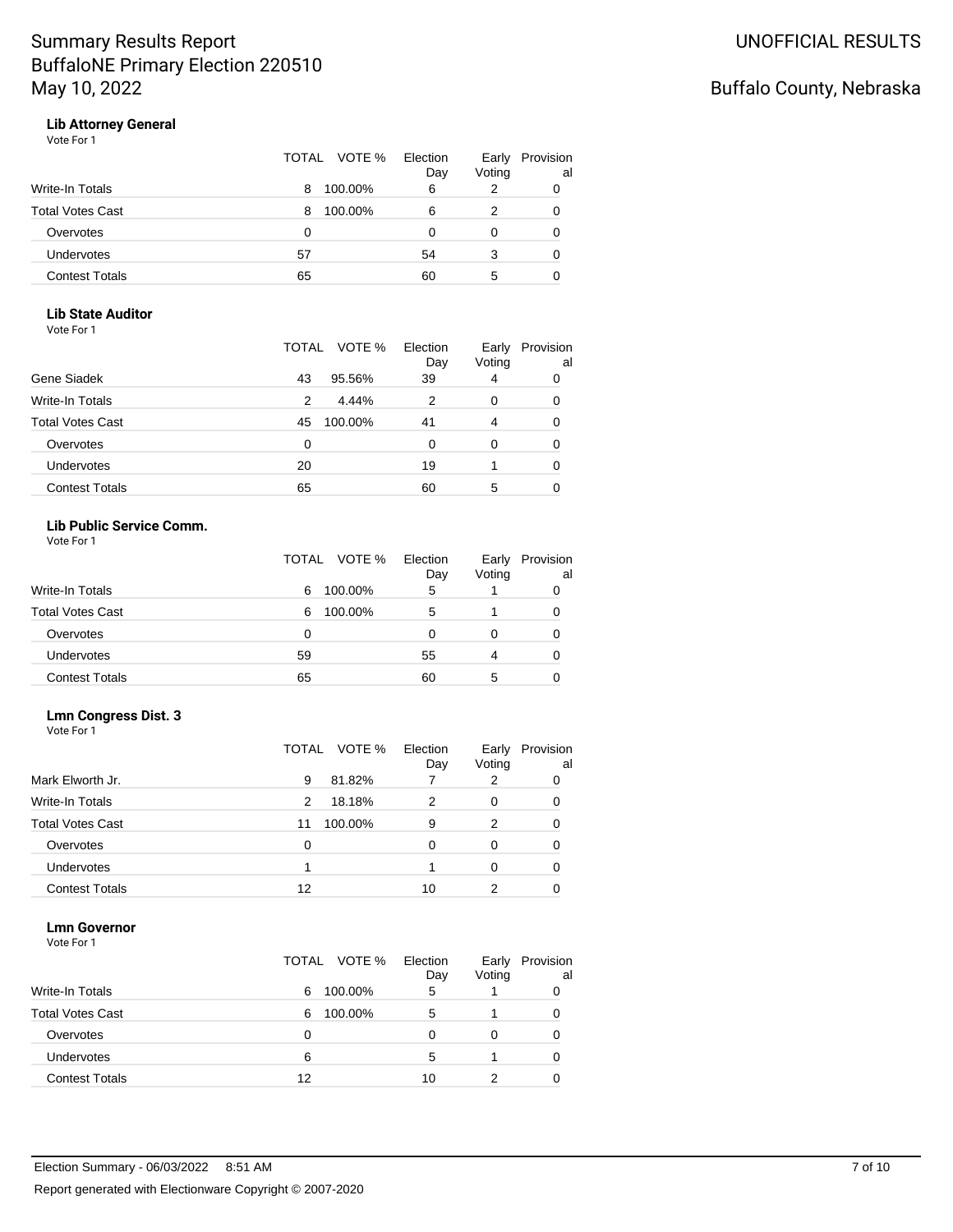## Buffalo County, Nebraska

#### **Lmn Sec. of State** Vote For 1

|                         | TOTAL VOTE % | Election<br>Day | Early<br>Voting | Provision<br>al |
|-------------------------|--------------|-----------------|-----------------|-----------------|
| <b>Write-In Totals</b>  | 100.00%<br>4 | 4               | 0               |                 |
| <b>Total Votes Cast</b> | 100.00%<br>4 | 4               | 0               |                 |
| Overvotes               | 0            | 0               | 0               |                 |
| <b>Undervotes</b>       | 8            | 6               | 2               |                 |
| <b>Contest Totals</b>   | 12           | 10              |                 |                 |

### **Lmn State Treasurer**

Vote For 1

|                         | TOTAL VOTE % Election | Day | Early<br>Voting | Provision<br>al |
|-------------------------|-----------------------|-----|-----------------|-----------------|
| <b>Write-In Totals</b>  | 100.00%<br>2.         | 2   | 0               |                 |
| <b>Total Votes Cast</b> | 100.00%<br>2          |     | 0               |                 |
| Overvotes               | 0                     | O   |                 |                 |
| Undervotes              | 10                    | 8   |                 |                 |
| <b>Contest Totals</b>   | 12                    | 10  |                 |                 |

### **Lmn Attorney General**

Vote For 1

|                         | VOTE %<br>TOTAL | Election<br>Day | Early<br>Voting | Provision<br>al |
|-------------------------|-----------------|-----------------|-----------------|-----------------|
| Larry Bolinger          | 90.00%<br>9     |                 | 2               | 0               |
| <b>Write-In Totals</b>  | 10.00%          |                 | 0               | 0               |
| <b>Total Votes Cast</b> | 100.00%<br>10   | 8               | 2               | 0               |
| Overvotes               | 0               | 0               | 0               | 0               |
| <b>Undervotes</b>       | 2               | 2               | 0               | 0               |
| <b>Contest Totals</b>   | 12              | 10              | 2               |                 |

#### **Lmn State Auditor**

Vote For 1

|                         | VOTE %<br>TOTAL | Election<br>Day | Early<br>Voting | Provision<br>al |
|-------------------------|-----------------|-----------------|-----------------|-----------------|
| L. Leroy Lopez          | 88.89%<br>8     |                 |                 | 0               |
| <b>Write-In Totals</b>  | 11.11%<br>1.    |                 | 0               | 0               |
| <b>Total Votes Cast</b> | 100.00%<br>9    | 8               |                 | 0               |
| Overvotes               | 0               |                 | 0               | 0               |
| <b>Undervotes</b>       | 3               | 2               |                 | 0               |
| <b>Contest Totals</b>   | 12              | 10              |                 |                 |

### **Lmn Public Service Comm.**

| Vote For 1 |  |  |
|------------|--|--|
|            |  |  |

|                         | TOTAL | VOTE %  | Election<br>Day | Early<br>Voting | Provision<br>al |
|-------------------------|-------|---------|-----------------|-----------------|-----------------|
| Write-In Totals         | 2     | 100.00% |                 | 0               |                 |
| <b>Total Votes Cast</b> | 2     | 100.00% |                 | 0               | 0               |
| Overvotes               | 0     |         |                 | 0               | 0               |
| <b>Undervotes</b>       | 10    |         | 8               | 2               | 0               |
| <b>Contest Totals</b>   | 12    |         | 10              |                 |                 |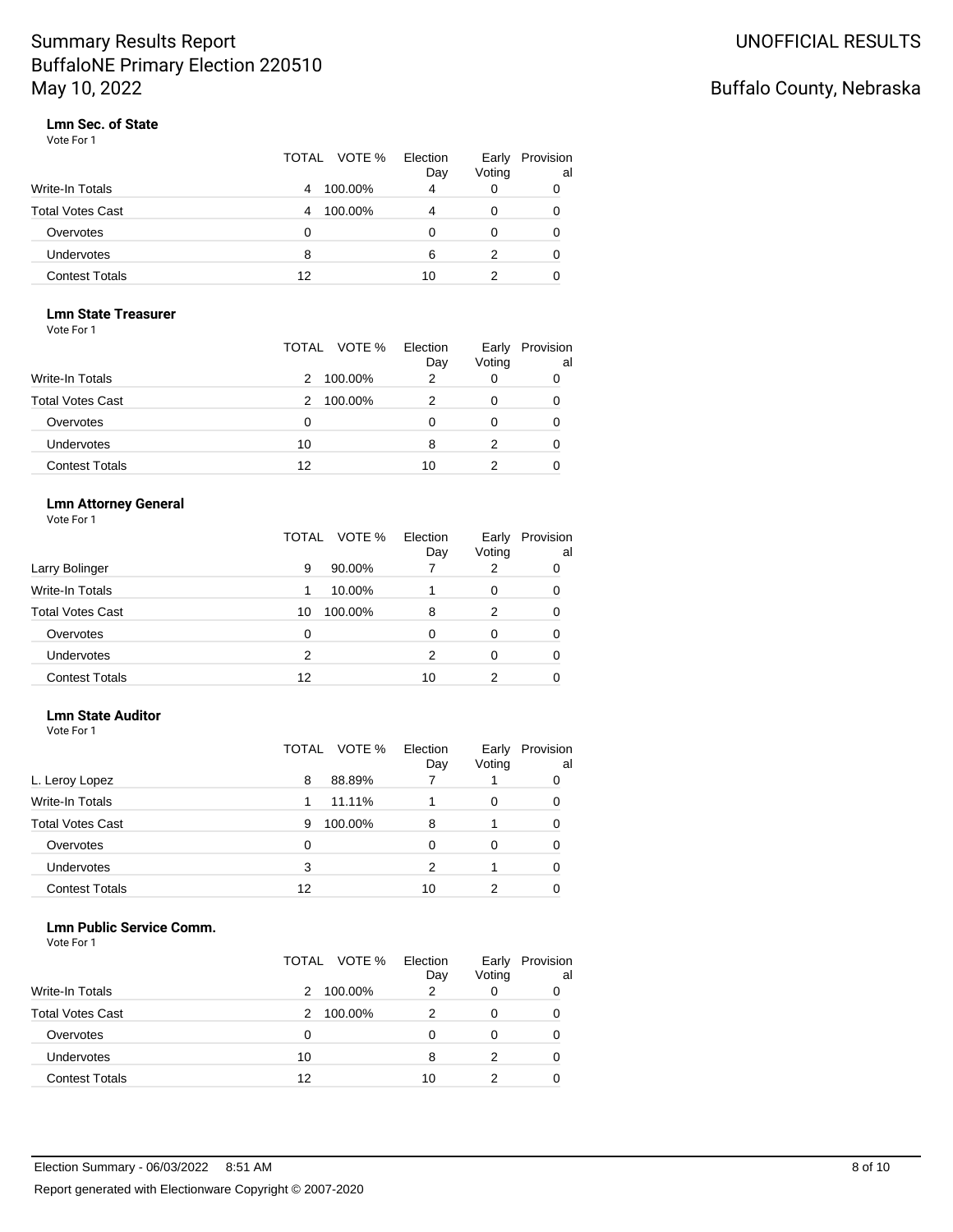#### **Member of the State Board of Education Dist. 6** Vote For 1

|                       | TOTAL  | VOTE %  | Election<br>Day | Early<br>Voting | Provision<br>al |
|-----------------------|--------|---------|-----------------|-----------------|-----------------|
| Sherry Jones          | 5,700  | 68.82%  | 4,991           | 692             | 17              |
| Danielle Helzer       | 2,547  | 30.75%  | 2,145           | 390             | 12              |
| Write-In Totals       | 36     | 0.43%   | 33              | 3               | 0               |
| Total Votes Cast      | 8.283  | 100.00% | 7,169           | 1,085           | 29              |
| Overvotes             | 11     |         | 11              | 0               | 0               |
| <b>Undervotes</b>     | 1,851  |         | 1,626           | 219             | 6               |
| <b>Contest Totals</b> | 10,145 |         | 8,806           | 1,304           | 35              |

#### **University of Nebraska Board of Regents Dist. 6** Vote For 1

|                         | TOTAL            | VOTE %<br>Election<br>Day | Early<br>Voting | Provision<br>al |
|-------------------------|------------------|---------------------------|-----------------|-----------------|
| Paul R. Kenney          | 62.92%<br>5,178  | 4,490                     | 676             | 12              |
| Julie Hehnke            | 3.029<br>36.81%  | 2,597                     | 418             | 14              |
| <b>Write-In Totals</b>  | 22<br>0.27%      | 21                        |                 | 0               |
| <b>Total Votes Cast</b> | 8.229<br>100.00% | 7.108                     | 1,095           | 26              |
| Overvotes               | 6                | 6                         | 0               | 0               |
| <b>Undervotes</b>       | 1,910            | 1,692                     | 209             | 9               |
| <b>Contest Totals</b>   | 10.145           | 8,806                     | 1.304           | 35              |

### **Elm Creek Public School Dist. 9**

| Vote For 3 |  |  |  |
|------------|--|--|--|
|------------|--|--|--|

|                         | TOTAL | VOTE %  | Election<br>Day | Early<br>Voting | Provision<br>al |
|-------------------------|-------|---------|-----------------|-----------------|-----------------|
| Alicia Beavers          | 129   | 12.15%  | 111             | 18              | 0               |
| Cole Brodine            | 162   | 15.25%  | 143             | 19              | 0               |
| Jeffrey J. Meads        | 145   | 13.65%  | 131             | 14              | 0               |
| Marvion Reichert Jr.    | 122   | 11.49%  | 110             | 12              | 0               |
| Jon Reiter              | 115   | 10.83%  | 108             | $\overline{7}$  | 0               |
| Rachel Dallman          | 157   | 14.78%  | 147             | 10              | 0               |
| Hannah Hild             | 228   | 21.47%  | 213             | 15              | 0               |
| Write-In Totals         | 4     | 0.38%   | 4               | 0               | 0               |
| <b>Total Votes Cast</b> | 1,062 | 100.00% | 967             | 95              | 0               |
| Overvotes               | 3     |         | 3               | 0               | 0               |
| <b>Undervotes</b>       | 180   |         | 170             | 10              | 0               |
| <b>Contest Totals</b>   | 1,245 |         | 1,140           | 105             | 0               |
|                         |       |         |                 |                 |                 |

## Buffalo County, Nebraska